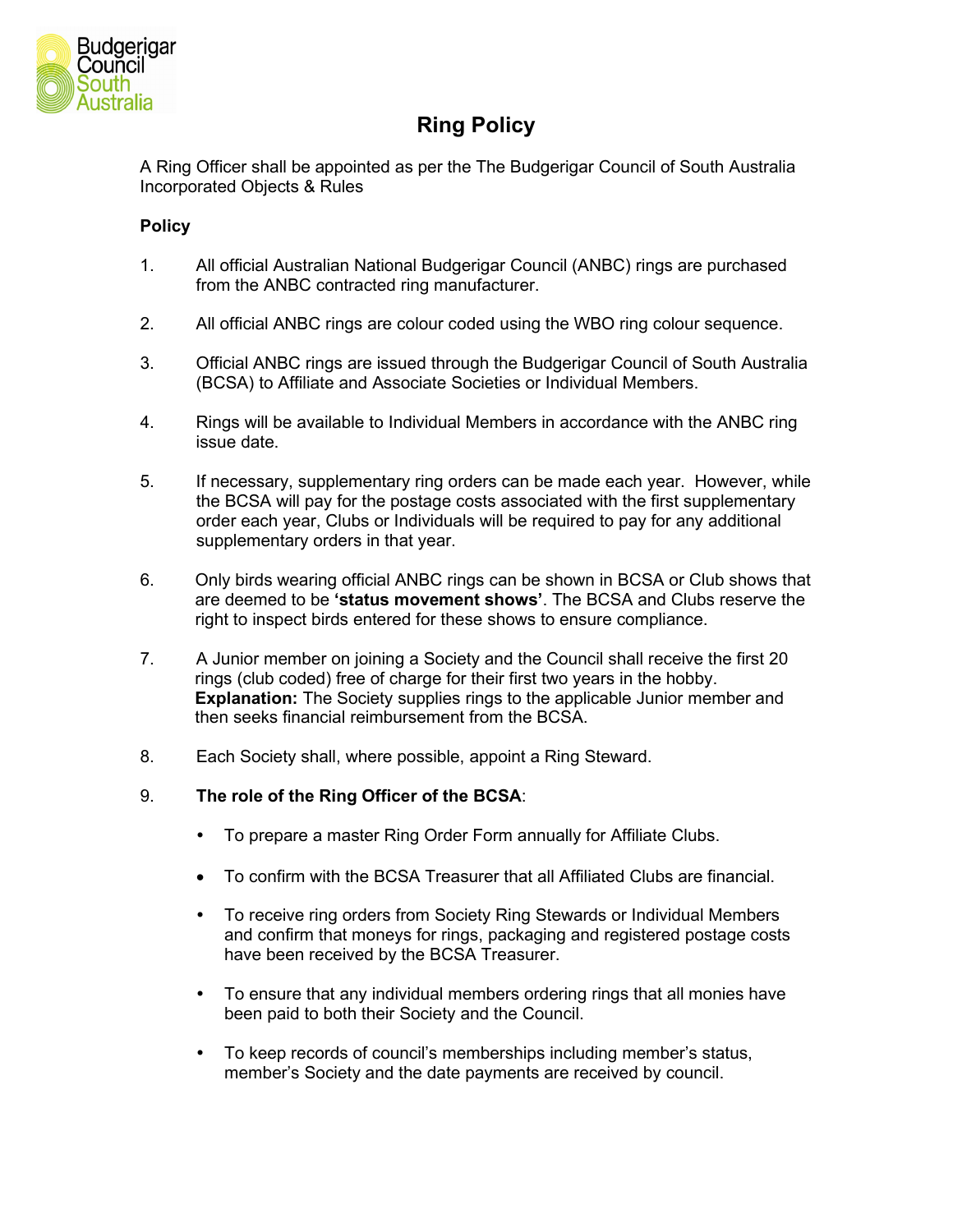

- To order rings from the ANBC contracted ring manufacturer by the allocated date for the following new ring year.
- To order supplementary ring orders with the ANBC contracted ring manufacturer as and when required.
- To arrange to distribute rings to Affiliate or Associate Societies to enable distribution by the start of the new ring year (or if required, directly to Individual Members by the start of the new ring year).
- To distribute rings to members as and when supplementary ring orders are received,
- To approve, subject to availability, Individual / Partnership / Family ring code applications.
- To keep records of rings ordered and distributed.
- To audit ring distribution and council membership.
- To provide a brief ring report to the AGM.

### 10. **The role of the Society Ring Steward:**

- To ensure that their Society is a financial Affiliate or Associate member of the **BCSA**
- To ensure that all Individual / Partnership / Family members ordering Personally coded rings are financial members of the BCSA and of their Society at the time rings are ordered.
- To order Club coded rings as necessary.
- To forward ring orders and associated costs along with BCSA membership fees to the BCSA Treasurer and confirm same with the BCSA Ring Officer.
- To distribute rings to financial members of the BCSA and Societies.
- To ensure that Club coded rings are only issued in multiples of ten (10).
- To ensure that rings are only distributed in sequential order commencing from one (1) e.g. 001 to 010, 011 to 050, 051 to 080, 081 to 150 etc.
- To ensure that all ring transfers are processed through them to ensure accurate ring records are kept for auditing.
- To ensure that Club coded ring transfers only occur in multiples of ten (10).
- To keep records of rings ordered, received and distributed.
- To forward a ring audit to the Ring Officer after ring issue period.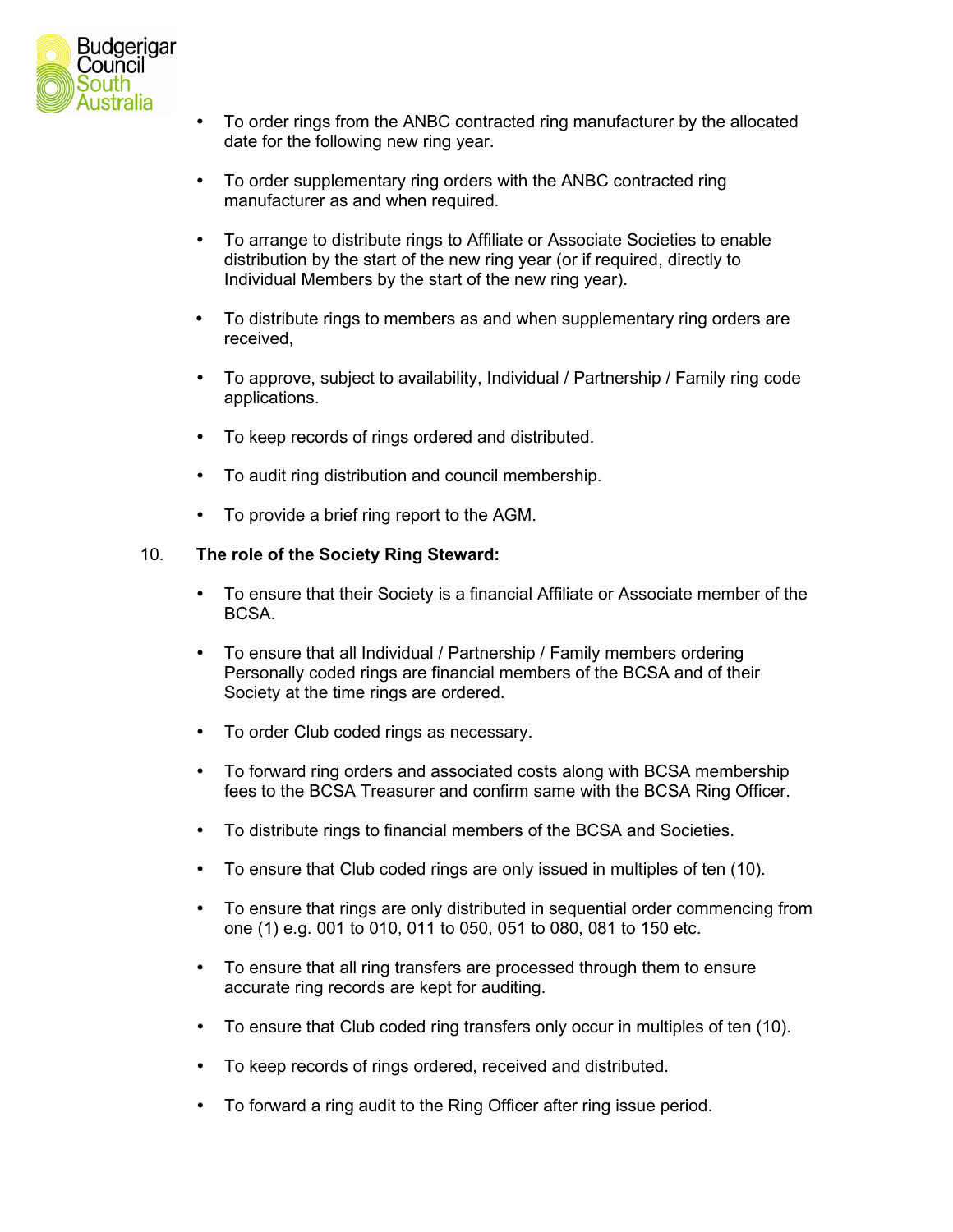

## 11. **Procedure for ordering Personally coded rings**

- Individual / Partnership / Family members must ensure their Society and BCSA memberships are paid for the year in which the rings are to be issued. e.g. (rings ordered in 2017 for 2018 must be accompanied with 2018 membership)
- Personally coded rings orders must be placed with the BCSA Ring Officer by a date determined by the BCSA to enable ordering by the BCSA Ring Officer with the ANBC contracted ring manufacturer by the date determined by the ANBC.
- Ring codes are to be no more than four letters, four numbers or a combination of both. Two choices are to be submitted. The first choice will be approved subject to availability.
- If any ring code is relinquished that code will not be available for ten years to any other member.
- Personally coded rings must be ordered in multiples of twenty-five (25) e.g. 25, 50, 75, 100 etc.
- Individual/Partnership/Family coded rings are not to be transferred.
- Where applicable, Personally coded rings may be ordered through the BCSA Ring Officer where a Ring Steward does not exist for that member's Society.

#### 12. **Procedure for ordering Club coded rings**

- Societies must ensure that their BCSA membership is paid up for the year in which the rings will be used. (e.g. - rings ordered in 2017 for 2018 must be accompanied with 2018 membership)
- Club coded ring orders must be placed with the BCSA Ring Officer by the date determined by the BCSA to enable ordering by the BCSA Ring Officer.
- Ring codes are to be no more than four letters, four numbers or a combination of both. Two choices are to be submitted. The first choice will be approved subject to availability.
- Club coded rings will be available through Affiliate or Associate Society Ring Stewards.
- Club coded ring orders must be in multiples of fifty (50).
- Club coded rings will only be available in multiples of ten (10) and in sequential order commencing from one (001) e.g. 001 to 010, 011 to 040, 041 to 080 etc.
- All Club coded ring transfers must be submitted through the Society Ring